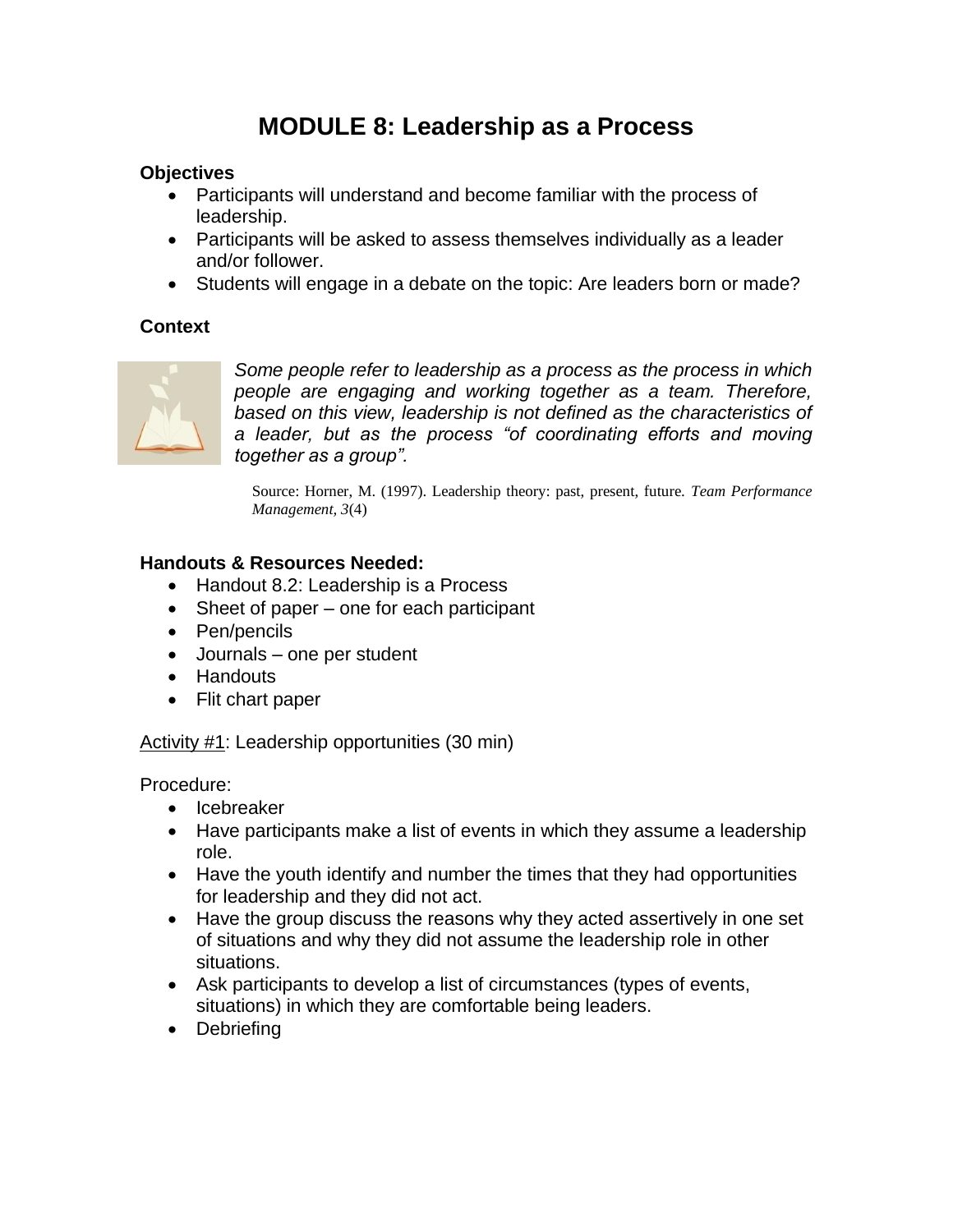Activity #2: Drawing leadership (55 min)

Procedure:

- Icebreaker
- Provide and review Handout 8.2: Leadership is a Process.
- Split the students up into small groups and have them draw on a piece of flipchart paper what their idea of leadership is.
- Ask the following question: "When you first hear the term "leadership", what are the types of things that you immediately associate it with?"
- Before drawing, have the groups brainstorm their ideas and write them down on a separate sheet of paper. Then instruct them to draw the images associated with those ideas on the flipchart paper.
- When finished, ask one member from each group to present their work to the class.
- After all the drawings have been presented, discuss the similarities and differences between the drawings as a class, and try to come up with a cohesive definition of leadership.
- Debriefing

Activity #3: Are leaders born or made? (55 min)

Procedure:

- Icebreaker
- Have students assemble into groups of three or four.
- On a piece of paper, have them write out a list of traits that are necessary for an effective leader to possess.
- After this part is completed, the students should refer back to the list and mark which traits are innate and which are skills that can be acquired.
- Instruct the students to count which traits they listed as innate to be used during their debate.
- If the group decides that the majority of their listed traits are innate, they will become the proponents of "Leaders are born." If most of the traits are acquired skills, then they will support "Leaders are made."
- Encourage a debate in the classroom. Remind students that they must always back up their arguments with solid support.
- Debriefing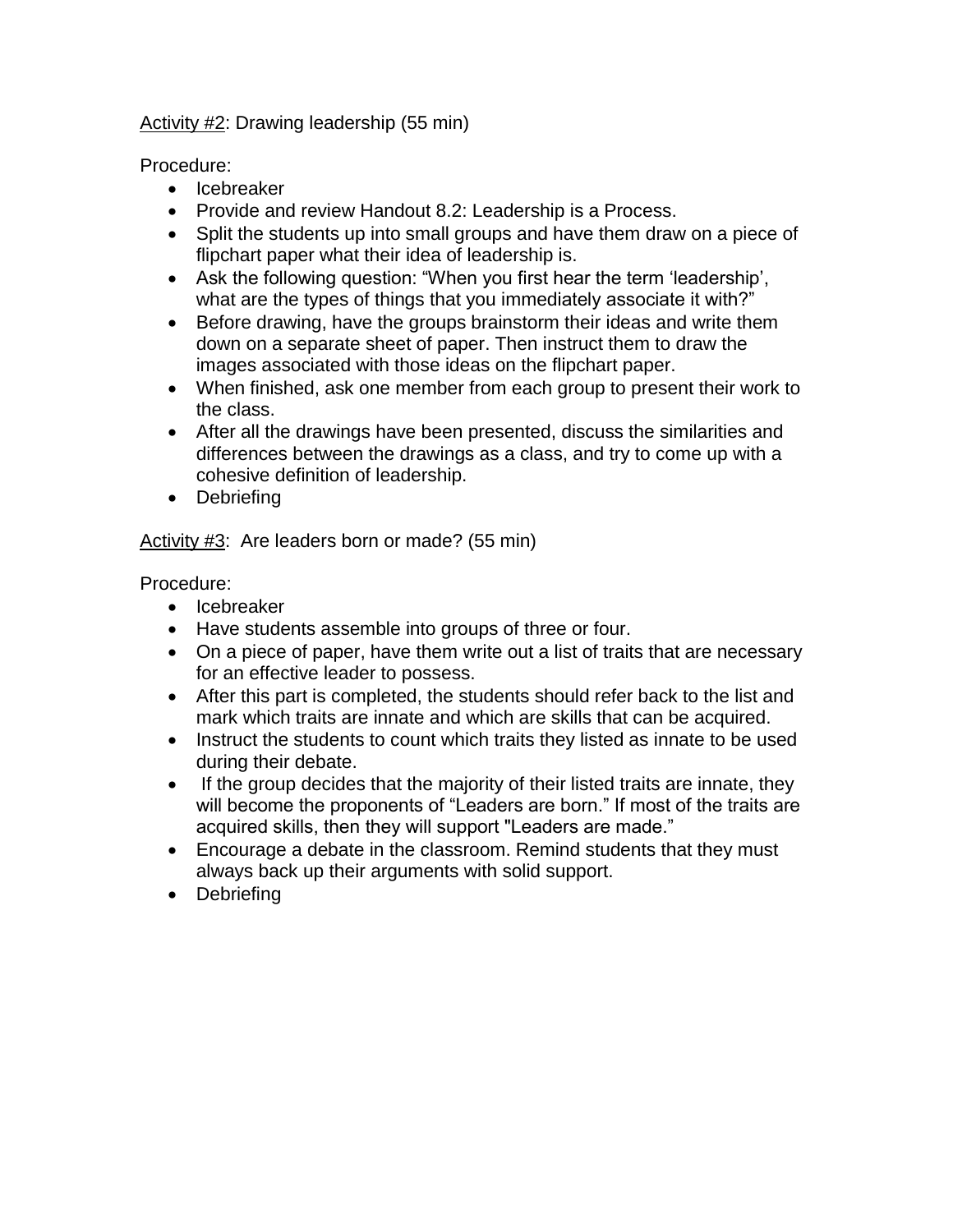Handout 8.2

## **Leadership is a Process**

One of the most important things you will learn in this course is that leadership is a process. There are three necessary components to make the leadership process complete:

- A leader
- Followers
- Context

### **LEADER**

The unique role of leaders is to take us places we've never been before. -Kouzes and Posner, The Leadership Challenge.

A leader is someone who sets goals and inspires others to work towards achieving them. According to Ralph Stodgill, "Leaders have drive, ambition, a desire to lead, honesty, integrity, self confidence, cognitive ability and knowledge of the business".

Everyone has the innate ability to lead. However, the way in which we develop our leadership skills determines our effectiveness as a leader. Therefore, involvement in programs, such as the one you are in right now, and other experiences in school and at work can help you recognize YOUR leadership abilities.

There are two main types of leaders, task motivated and relationship motivated. Task Motivated - more attentive to task related aspects of the leadership situation, more concerned with task success and more inclined to behave in a structuring, directive, and somewhat autocratic style of leadership.

Relationship Motivated - more attentive and responsive to interpersonal dynamics, more concerned with avoiding conflict and maintaining high morals and more likely to behave in a participative and considerate leadership styles.

### **Traits of an Effective Leader**

**Honesty** - Display sincerity, integrity, and candor in all your actions. Deceptive behavior will not inspire trust in your followers.

**Competent** - Do not make decisions based on childlike emotional desires or feelings.

Your actions should be based on reason and moral principles.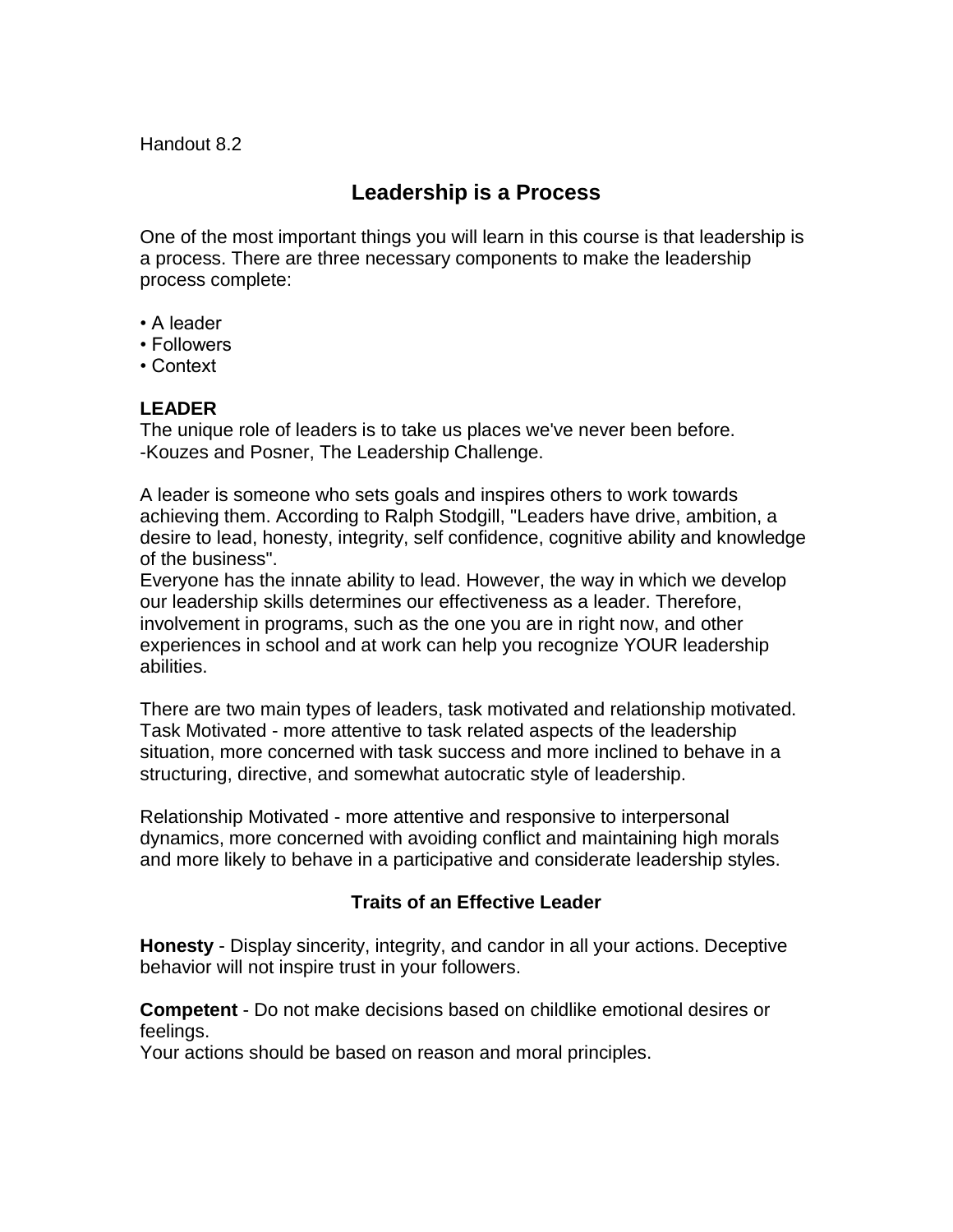**Forward-looking** - Set goals and have visions of the future. The vision must be owned throughout the group or organization. Effective leaders envision what they want and how to get it. They habitually pick priorities stemming from their basic values.

**Inspiring** - Display confidence in all that you do. By showing endurance in mental, physical, and spiritual stamina, you will inspire your people to reach for new heights.

Take charge when necessary.

**Intelligent** - Read, study, and seek challenging assignments.

**Fair-minded** - Show fair treatment to all people. Prejudice is the enemy of justice.

Display empathy by being sensitive to the feelings, values, interests, and well being of others.

**Broad-minded** - Seek out diversity.

**Courageous** - Have the perseverance to accomplish a goal, regardless of the seemingly insurmountable obstacles. Display a confident calmness when under stress.

**Straightforward** - Use sound judgment to make a good decision at the right time.

**Imaginative** - Make timely and appropriate changes in thinking, plans and methods.

Show creativity by thinking of new and better goals, ideas, and solutions to problems.

Compiled by the Santa Clara University and Tom Peters Group (Big Dog)

### **B. FOLLOWERS**

Followers are an essential component to the leadership process. Without followers, a leader cannot exist. Furthermore, effective followers produce effective leaders. According to Robert E. Kelley, who has conducted extensive research on followership, "An effective follower portrays enthusiasm, intelligence, and self-reliant participation in the pursuit of an organizational goal. They think for themselves and carry out their duties and assignments with energy and assertiveness. They are risk takers, self starters and independent problem solvers. Effective followers can succeed without strong leadership". Furthermore, effective followers are critical thinkers who will allow their talents to be utilized, but who will refuse to be used and abused by leadership.